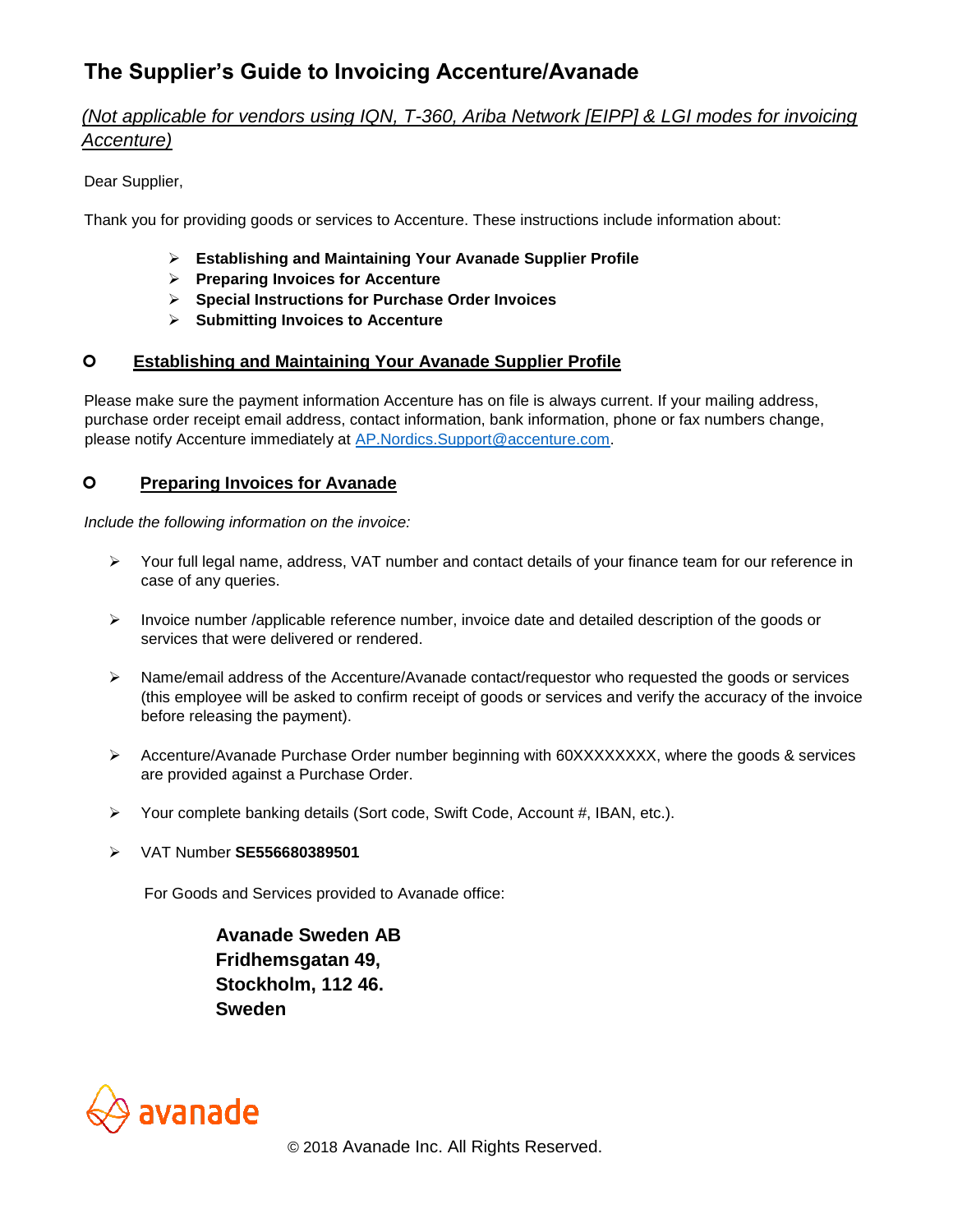- $\triangleright$  Subcontractor invoices should be supported by copies of signed timesheets (wherever applicable).
- $\triangleright$  If you are issuing a credit note against a cancelled invoice, kindly quote the corresponding invoice reference against which the credit note is being issued. Alternatively, please quote complete details for issuance of the credit note to enable us to account for it appropriately.

Accenture Avanade's standard payment terms are **30 days** from the invoice date, unless alternative payment terms have been agreed in writing with Accenture Procurement. Please ensure that the invoice due date on the invoice is stated accordingly.

#### **Special Instructions for Purchase Order Invoices**

 Avanade requires Purchase orders (POs) for purchases of \$1,000 and over. If you are providing goods or services to Accenture under more than one Purchase Order, you must invoice for each Purchase Order separately. Only one Purchase Order can be referenced per invoice. The format of the invoice must match the format of the Purchase Order and follow these guidelines:

- $\checkmark$  Reference the appropriate PO line item number for each line item on the invoice.
- $\checkmark$  For goods: the total for each line must represent the extended amount for that good.
- $\checkmark$  For services: charges for services and expenses must be itemized on separate lines

Always review the "**Comments**" section on the PO for additional processing instructions. Please do not quote the Purchase Requisition Number (PRXXXXXX) instead of the Purchase Order Number (60XXXXXXXX).

#### **Please do not over -invoice against the Purchase Order, however, contact the requestor to arrange additional amounts or to change the order.**

#### **Submitting Invoices to Avanade**

- ➢ Kindly submit your invoices within **5 business days** from the invoice date; failure to do so could result in payments being delayed.
- ➢ Please send soft copy of the invoice (s) directly to **acn.sweden.einv@accenture.com** in a nonmanipulative format e.g. PDF, TIF. **Invoices sent to personal mailboxes will be deemed not received**.
- ➢ Multiple invoices (each as separate file) can be sent in one single mail either Zipped or Unzipped.
- $\triangleright$  One PDF per invoice. Please ensure that supporting documents related to a particular invoice are in one PDF only, with the invoice being the 1st page and the relevant supports in the subsequent pages.
- ➢ Max 1MB per attachment, max 20 attachments per mail and max 10MB per email (including attachments).
- $\triangleright$  Do not encrypt or digitally sign the emails.